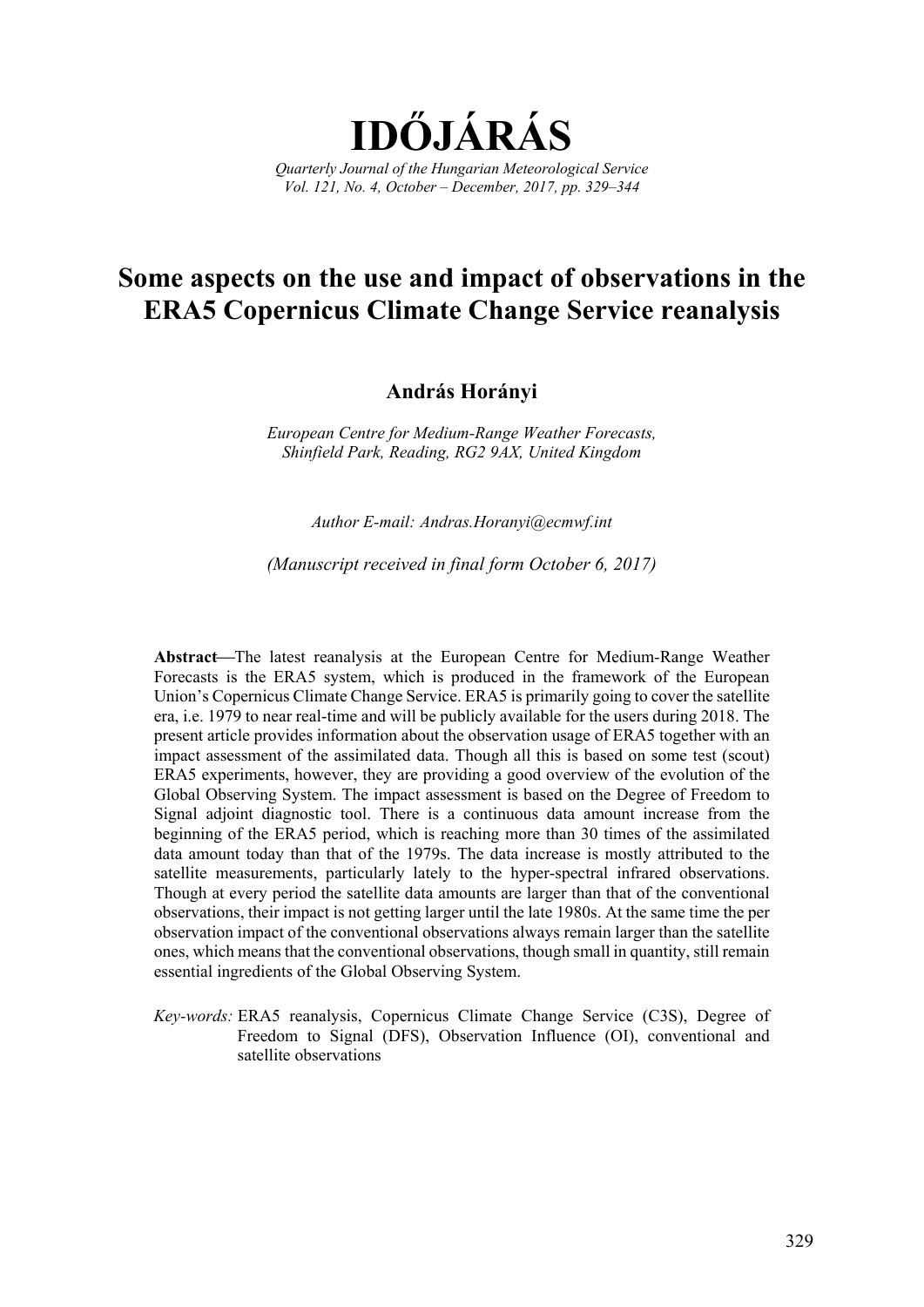## *1. Introduction*

Copernicus is a European Union (EU) flagship programme, which focuses on Earth observations from satellites and additionally provides various related environmental services to the European citizens. One of such services is the Copernicus Climate Change Service (C3S), which is coordinated by the European Centre for Medium-Range Weather Forecasts (ECMWF) on behalf of the European Union. C3S consists of various aspects of the climate as climate observations, reanalysis, seasonal predictions, and climate projections. All the related datasets are going to be organized into the Climate Data Store (CDS), which will be publicly accessible.

One of the elements of the CDS, which is directly produced by ECMWF is the reanalysis, which is called ERA5 referring to the fact that it is the 5th generation ECMWF reanalysis (*Hersbach* and *Dee*, 2016). This name also highlights the fact that ECMWF has a long experience dealing with reanalysis, and ERA5 is heavily building on that. In the past, ECMWF produced the ERA-15 (*Gibson et al*., 1997), then ERA40 (*Uppala et al*., 2005), and afterwards the ERA-Interim (*Dee et al*., 2011) reanalyses. ERA5 is relying on all the reanalysis experiences gathered in the last few decades and will surpass ERA-Interim in the very near future. In principle, reanalysis should be done in one go from the beginning to the end of the covered time period. However, in practise, the reanalysis production is split into parallel streams running simultaneously in order to have a timely production. This is a practical necessity, which is facilitated with the use of 1-year spin-up periods at the beginning of each production streams. These spin-up years permit the proper warm up of the data assimilation system and ensures smooth transition between the consecutive streams. Typically these streams for ERA5 cover 5-10 years periods. The entire ERA5 dataset from 1979 to real-time will be available to the users during 2018.

Reanalysis is a relatively modern field of Numerical Weather Prediction (NWP), where the past climate system is described with a state-of-the-art NWP data assimilation system and model using all available observations from the examined period. These observations are the ones, which were already routinely used in numerical modeling, but also ones which are reprocessed since then. A reanalysis system provides consistent and coherent global description of the atmosphere, which is very valuable to various user communities interested in the precise description of the past climate.

Since the aim of this paper is not to describe the ERA5 system in details, hereafter we are only going to provide some details of the main differences (improvements) of ERA5 with respect to its predecessor ERA-Interim. Both reanalyses are covering the so called satellite era (from 1979 onwards), where the satellite observations are dominating as compared to the conventional ones. Though it is noted here that the plan is to extend ERA5 backwards until the 1950s. ERA5 is using a very new assimilation and modeling system of the ECMWF's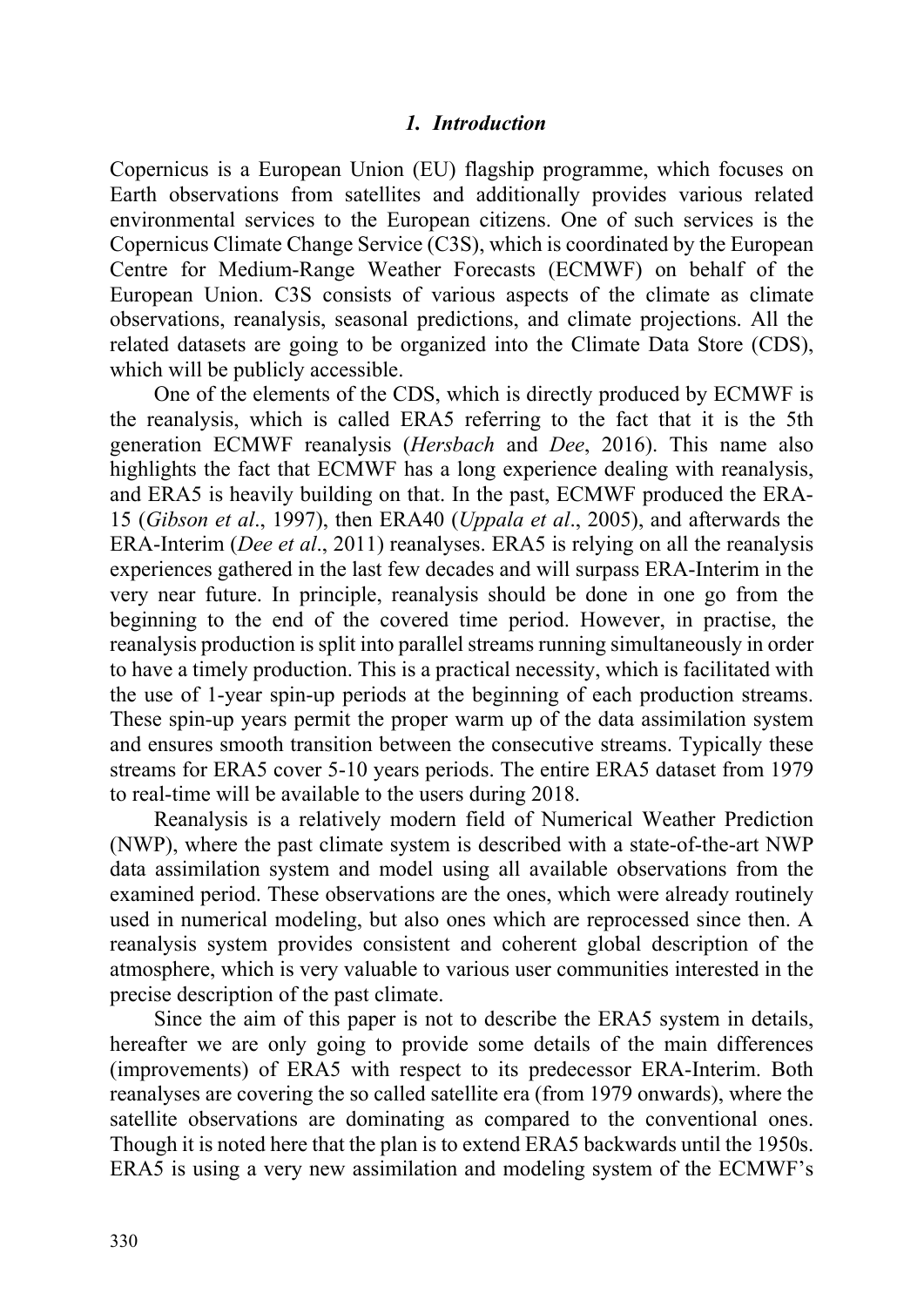Integrated Forecasting System (IFS), since it is using the state-of-the-art version (as it is in 2016), which is around 10 years younger than it is the case for ERA-Interim. Therefore, ERA5 includes 10 years of new NWP developments, which are not available in ERA-Interim (for instance at the time of ERA-Interim, various satellite observations like for instance IASI was not available, and consequently the code was not prepared for its use, and therefore the data was not assimilated). Naturally, the horizontal and vertical resolutions are increased in ERA5 as opposed to ERA-Interim: 32 km and 137 levels compared to 79 km and 60 levels, respectively. New feature of ERA5 is the use of the Ensemble of Data Assimilations (EDA, *Bonavita et al*., 2012) system essentially for the computation of the flow-dependent background error co-variances for the ERA5 data assimilation system. Additionally, EDA can be used to provide uncertainty estimates to the final reanalysis products. This EDA-based uncertainty estimation will be part of the publicly available dataset in the Climate Data Store. EDA is based on a 10-member ensemble with 64 km horizontal resolution. The output frequency of ERA5 is also improved with hourly outputs provided for the users. Beside all these differences, ERA5 is assimilating significantly more data than ERA-Interim thanks to the wide variety of newly reprocessed datasets. All these improvements give a good platform to ERA5 to have superior reanalysis quality than it is the case for ERA-Interim.

It is very important to underline that the experiments used in this study are not the final ERA5 production suites, but tests experiments, which were mainly used to understand the behavior of the Global Observing System (GOS) as it is to be used for ERA5. Particularly, these test (so called "scout") experiments have reduced horizontal resolution (~64 km), and they are using static background errors. This latter means that climatological background errors were used instead of the information from EDA. Therefore, the information given hereafter is in a very good approximation valid also for ERA5, but it is not exactly the same.

In this article, we are going to give a snapshot of the main aspects of the observation usage in ERA5. Additionally, some information is going to be provided on the impact of observations using an adjoint data assimilation diagnostics tool. In the next chapter, we briefly introduce the methodology applied particularly the main elements of the impact assessment. Section 3 deals with the evolution of the Global Observing System for ERA5 and discusses the impact of the various observations. Finally Section 4 provides summary and conclusions.

## *2. Impact assessment methodology*

There are various ways to assess observation impacts in a data assimilation system. The most widely used method is Observing System Experiments (OSEs), where data assimilation (and ensuing weather forecasts) is run with and without the investigated observations and the observation, impact is deduced based on the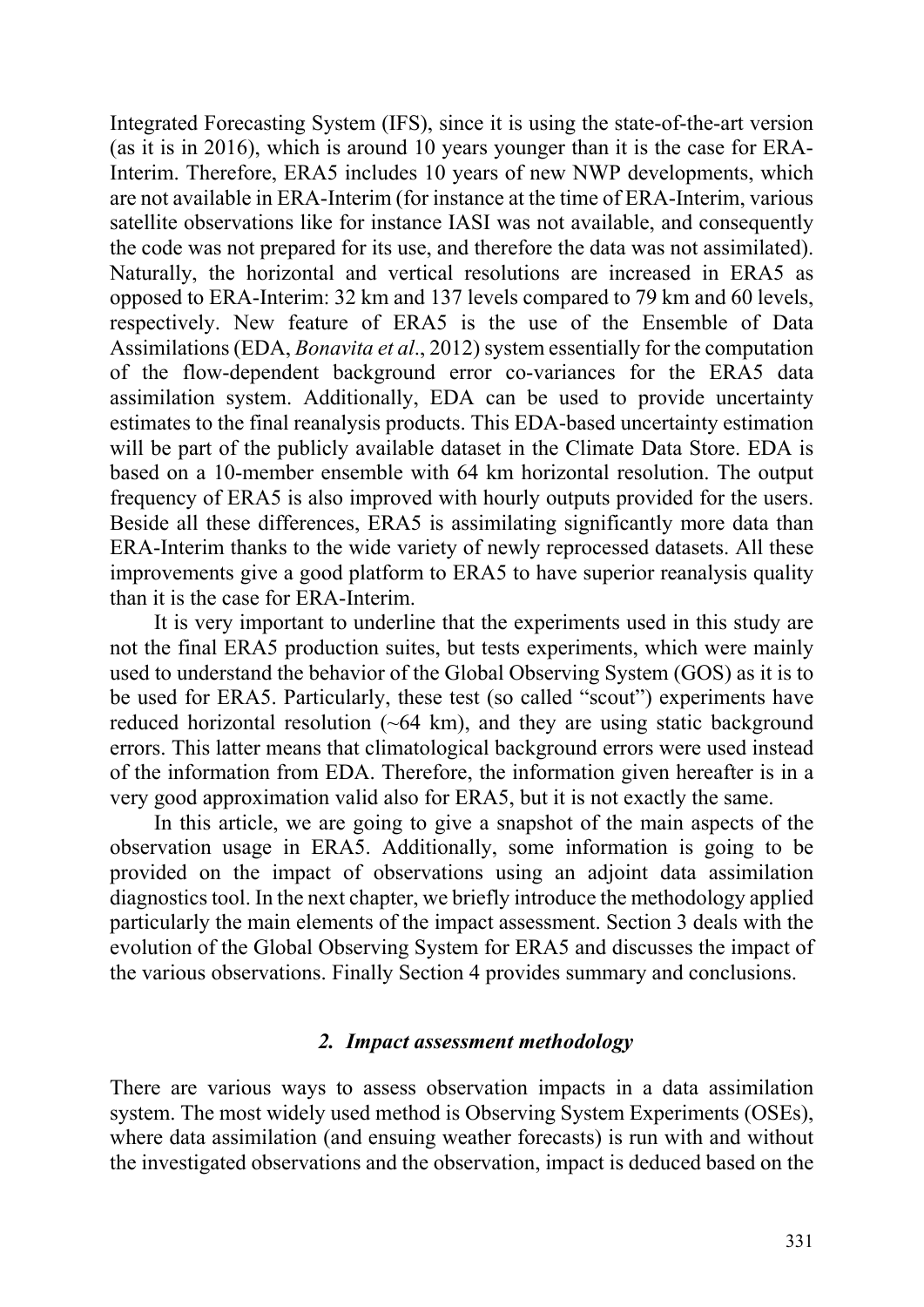performance differences between the two systems (*Kelly* and *Thépaut*, 2007). OSEs can provide impact of given sets of observations to any forecast metric. In the last few decades, adjoint diagnostic tools were developed in order to get a general assessment of the impact of assimilated observations. These tools are able to provide the impact of any observations used in the assimilation system to one specified forecast performance aspect. This forecast performance aspect is typically the reduction of the forecast error, which is attributed to the assimilated observations. Typically there are two such adjoint diagnostics tools (*Cardinali*, 2013): Degree of Freedom to Signal (*DFS*, *Cardinali et al*., 2004) or Forecast Sensitivity to Observation Impact (*FSOI*, *Cardinali,* 2009). In this study the DFS tool will be used, which is briefly explained hereafter.

As mentioned above, the main question is how the observations can contribute to the decrease of forecast errors. For this, first a forecast error measure has to be defined, which is denoted by *Je*. In the ECMWF system, the dry energy norm is used to provide a unique metric (norm) to the different components of the model state variables. The impact of observations on the forecast error can be described as

$$
\frac{\partial J_e}{\partial y} = \frac{\partial x_a}{\partial y} \frac{\partial J_e}{\partial x_a},\tag{1}
$$

where  $\gamma$  refers to the observations and  $x_a$  to the analysis.

The second term in the right hand side is the forecast error sensitivity to the analysis (*Rabier et al.*, 1996), which can be projected to the observations as Forecast Sensitivity Observation Impact (*FSOI*; *Cardinali*, 2009). The first term is the Degree of Freedom to Signal (*DFS*, *Cardinali et al.,* 2004) or Observation Influence (*OI*, which is the *DFS* per datum, i.e., *DFS/n*, where *n* denotes the number of observations for a given observation type), and it can be written using classical data assimilation notations (*Ide et al*., 1997) as

$$
DFS = Tr \left[ \frac{\partial Hx_a}{\partial y} \right] = Tr \left[ K^T H^T \right] = Tr \left[ HK \right], \tag{2}
$$

where  $K$  is the Kalman gain, which is

$$
K = (B^{-1} + H^T R^{-1} H)^{-1} H^T R^{-1}, \tag{3}
$$

*R* is the observation error covariance matrix, *B* is the background error covariance matrix, and *H* is the observation operator.

It is important to mention that the Observation Influence is complementary to the Background Influence, since it is related to the weight (impact) of observations in the analysis. Hereafter the *DFS* and *OI* results will be presented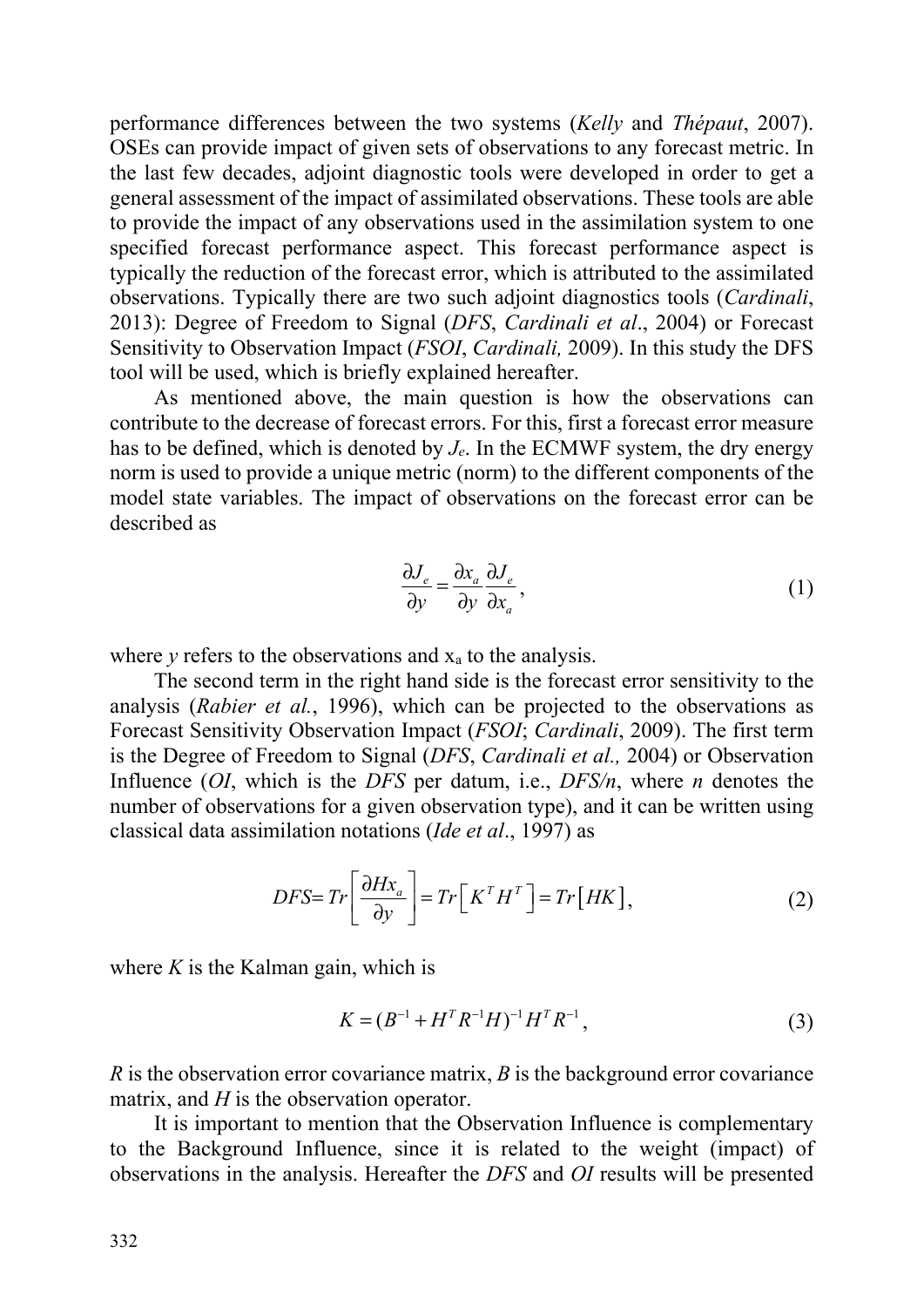in the ERA5 reanalysis context. It should be stressed that the impact of observations is not absolute, since it depends on the entire assimilation and modeling system and also on the use of other observations. *DFS* (*OI*) provides information about the influence of the observation in the analysis and not about the fact that this influence is positive or negative. It is strictly speaking true although experiments show that the *DFS* and *FSOI* fractional impacts are generally similar (*Cardinali*, 2013), pointing to the fact that the direction of the impact can be also anticipated.

## *3. Observations in the ERA5 reanalysis*

Prior to the reanalysis production, intensive experimentations are performed in order to make sure that all the expected observations are assimilated, and the reanalysis quality is superior to that of the previous reanalyses. For the case of the Copernicus/C3S/ERA5, the benchmark (reference) reanalysis is ERA-Interim (*Dee et al.,* 2011), and indeed in most aspects ERA5 has a better performance than that of ERA-Interim. One essential way of the abovementioned testing is the preparation and exploitation of "scout runs", which are simplified versions of the final reanalysis. The main simplifications are the lower horizontal resolution and the use of climatological background errors (instead of EDA). This reanalysis test is capable to assess all the observations to be used in the reanalysis production and spot any observation-related problems prior to the more sophisticated and expensive reanalysis production. In this article, we are going to highlight some of the aspects of observations usage in ERA5 using the results of these scout runs. It is believed that this gives a very good idea about the observations assimilated in ERA5, though it is certainly not exactly the same. Additionally, some impact results will be shown using the Degree of Freedom to Signal (*DFS*) diagnostics (*Cardinali et al*., 2004), which provides information on the impact of observations in the analysis (see details in the previous section). Hereafter some snapshots of the Global Observing System were taken at the beginning of each planned ERA5 production streams. These years are 1979, 1989, 1999, 2009, and 2015, respectively.

# *3.1. Evolution of the observing system in ERA5*

First, the temporal evolution of the global observing system as used in ERA5 will be demonstrated. It is no surprise that there is a continuous increase in data amounts from 1979 onwards. *Fig. 1* shows the 6 months data amounts of the representative ERA5 years. Steady and massive increase can be seen particularly from the beginning of the 21st century onwards. This is due to the rapid increase of satellite observations. In 2015, there are more than 30 times more data assimilated than in 1979.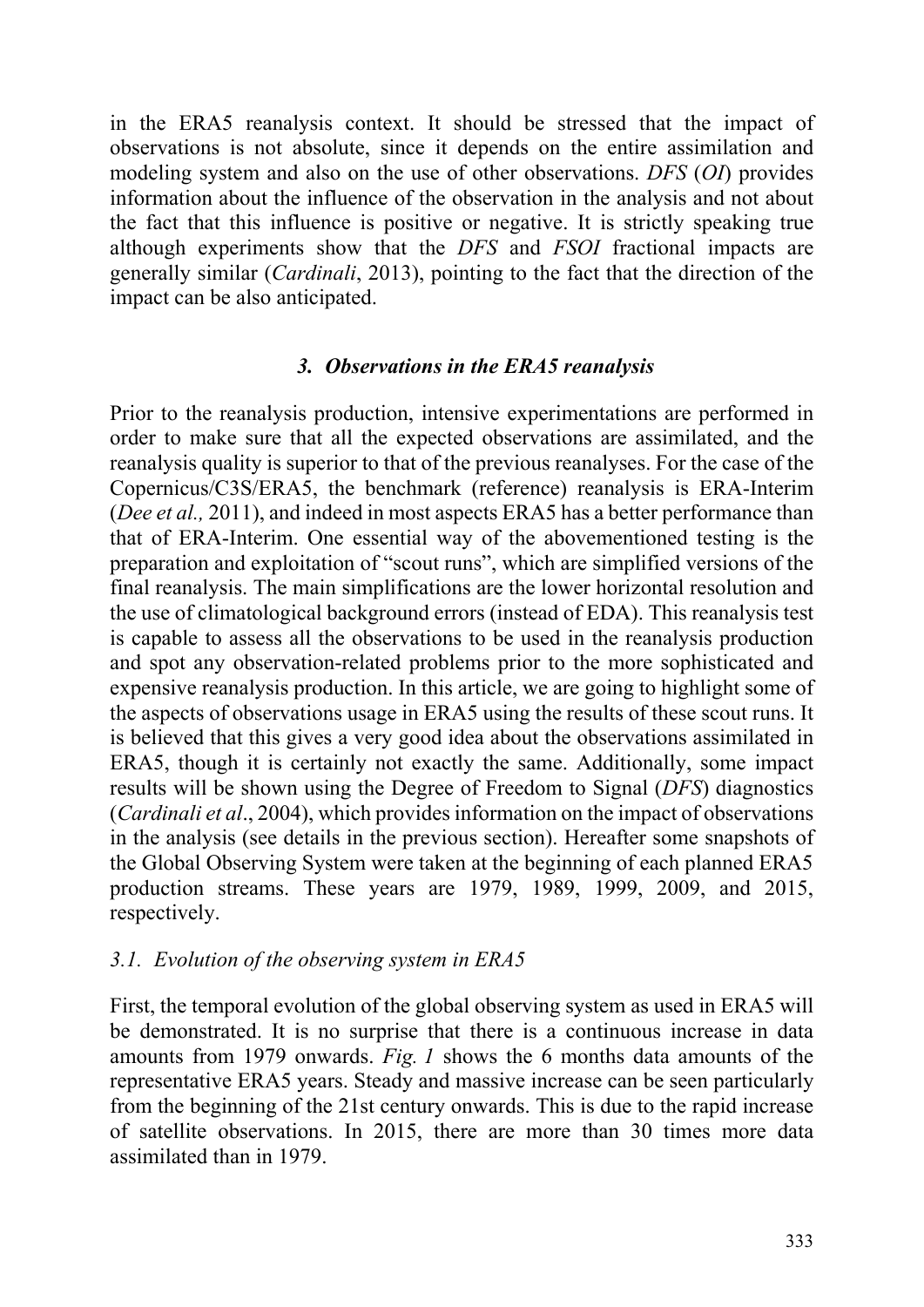

*Fig. 1*. 6 months of assimilated observation amounts (in million) for the representative ERA5 years.

*Fig. 2* shows the absolute amount of conventional and satellite observations. This figure confirms that ERA5 is indeed focusing on the satellite era, i.e., the satellite observation amounts are always larger than that of the conventional ones although the relative amounts are very much different at the beginning and at the end of the reanalysis time window. In 1979, the satellite observations are 65% of the total data amount, while for 2015 it is 90% (though lately there is a sharp increase in conventional data amounts too).



*Fig. 2.* The absolute amount (in million) of conventional (blue) and satellite (orange) observations in the representative ERA5 streams.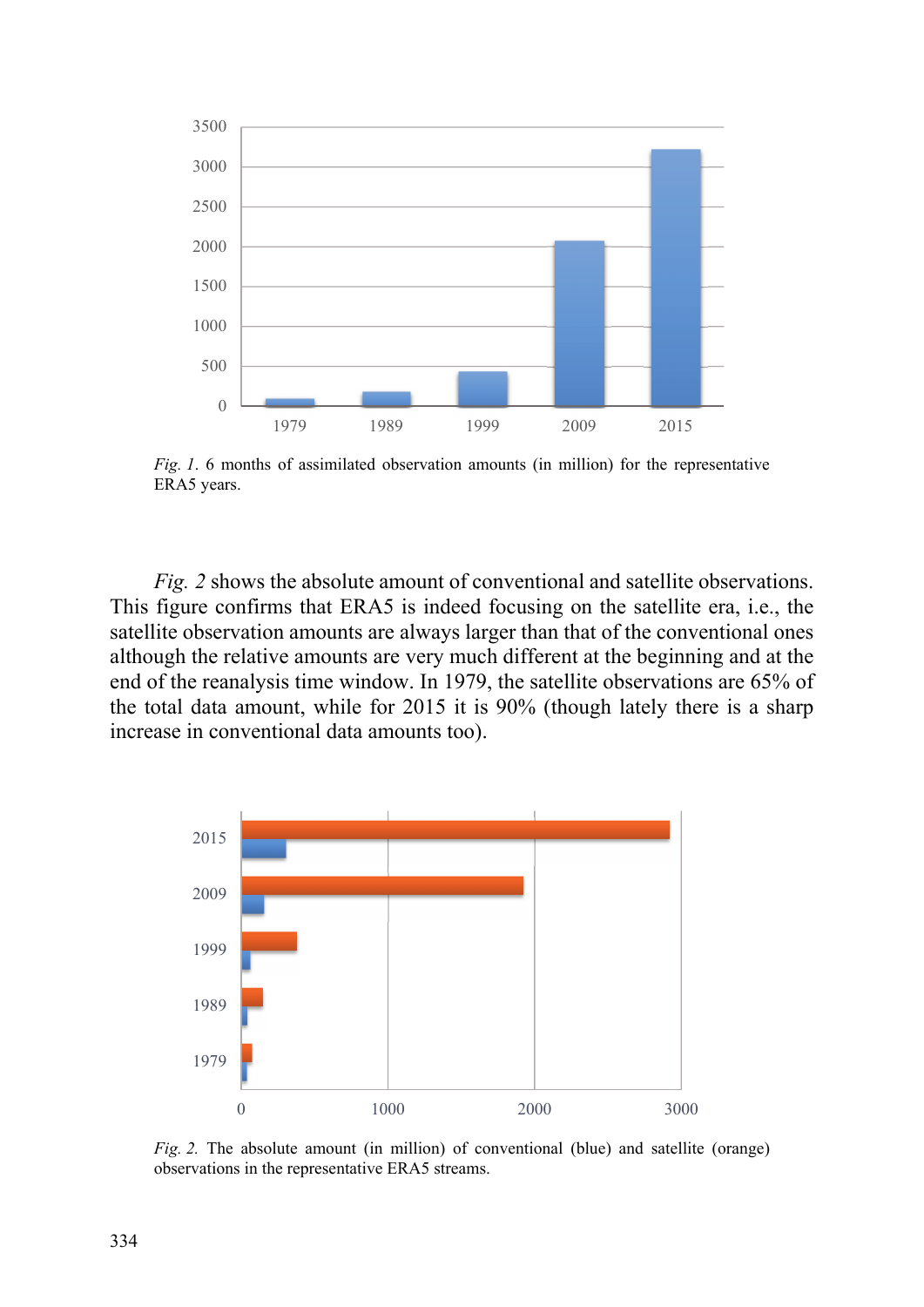*Fig. 3* shows more details of the satellite observations assimilated. It can be seen that the main reason for the huge increase of satellite data is the appearance of infrared radiances, particularly the hyper-spectral data. This covers more than 50% of the total observation amount in the modern Global Observing System. Microwave radiances are the first major satellite data sources, and they are dominating in data amounts until the beginning of the 21st century. SATOB and scatterometer wind data became also essential, particularly due to the fact that with the increase of the satellite data, mostly temperature-related measurements have been added, and the value of the wind observations is getting increased (*Horányi et al*., 2015). Additionally, there is increased amount of ozone observations (which are strongly enhanced with respect to ERA-Interim). From mid-2000s, the GNSS-RO observations are assimilated, and they are essential due to the fact that they are bias free observations, which can be used (beside radiosondes) for anchoring other satellite data (i.e., to be used for satellite bias correction).



*Fig. 3.* 6 months observation amounts (in million) for the different observation categories (light blue: conventional, orange: SATOB satellite atmospheric motion vectors, grey: scatterometer winds, yellow: ozone, darker blue: microwave radiances, green: infrared radiances, dark blue: geostationary radiances and brown: GNSS-RO).

Regarding the conventional observations (*Fig. 4*), they are still essential (see some results described in the next section), in spite of their decreasing relative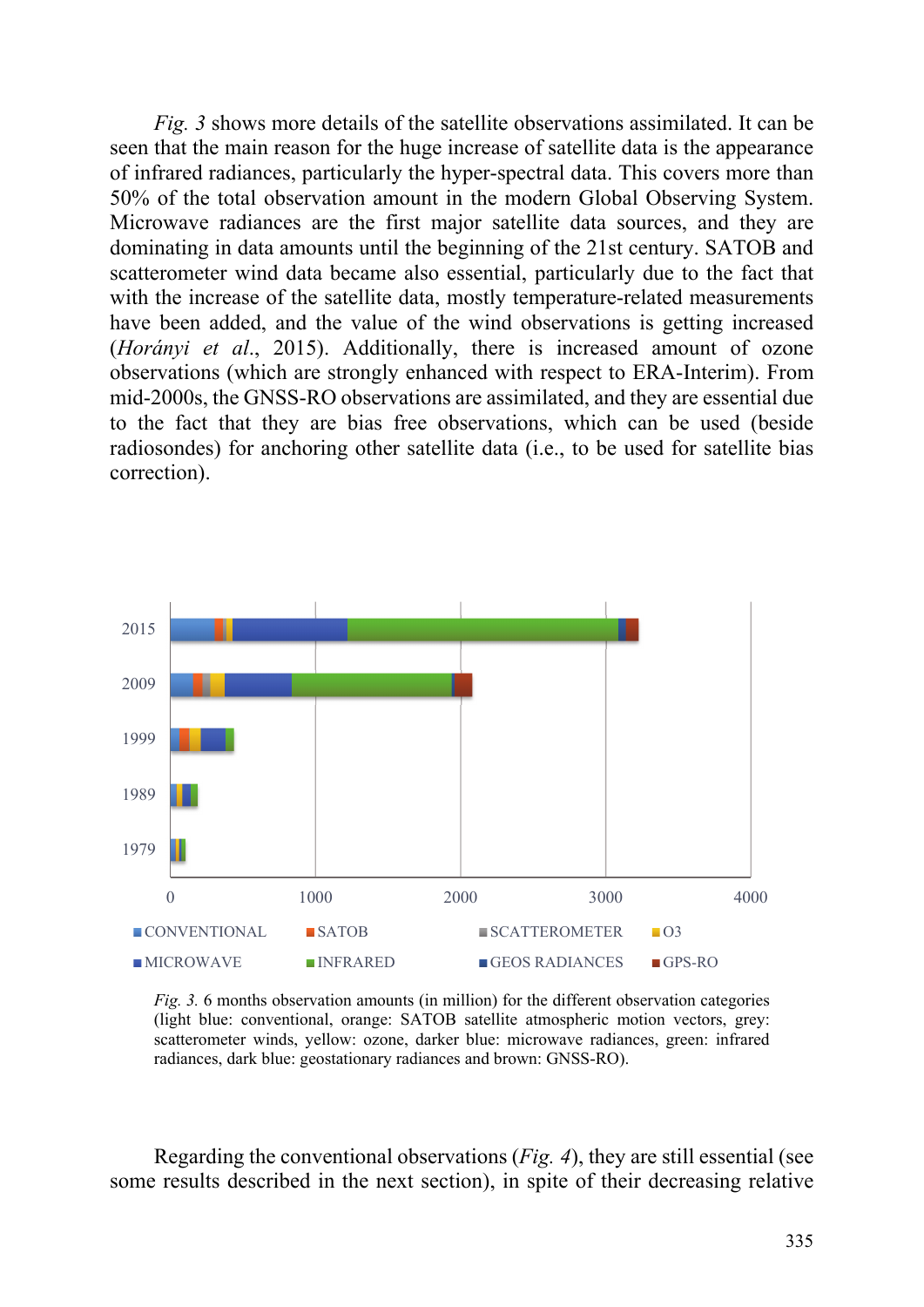amount compared to satellite data. At the beginning of the time window the radiosondes were dominating, while today the aircraft data are the most dominant conventional data sources. The SYNOP surface observations are relatively unchanged, and the (wind) profilers are getting more in numbers from the 2000s onwards (when the PILOT data is decreasing).



*Fig. 4.* The relative amounts of the main conventional data sources for the various ERA5 streams (light blue: surface, orange: aircraft, grey: buoy, yellow: radiosonde, darker blue: dropsonde, green: PILOT wind and dark blue: wind profiler observations).

#### *3.2. Observation impact*

As described in the methodology section, the DFS (OI) diagnostics can give information about the impact of observations in the analysis. Certainly, there are limitations attributed to this tool (*Cardinali*, 2013), nevertheless it provides a valuable insight on the (relative) merits of the various observations. Hereafter the observation impacts will be assessed for the five selected periods. The figures show fractional observation amounts (in %), DFS (in %), and also OI values. The latter measure provides information on the per observation impact of the given observation type.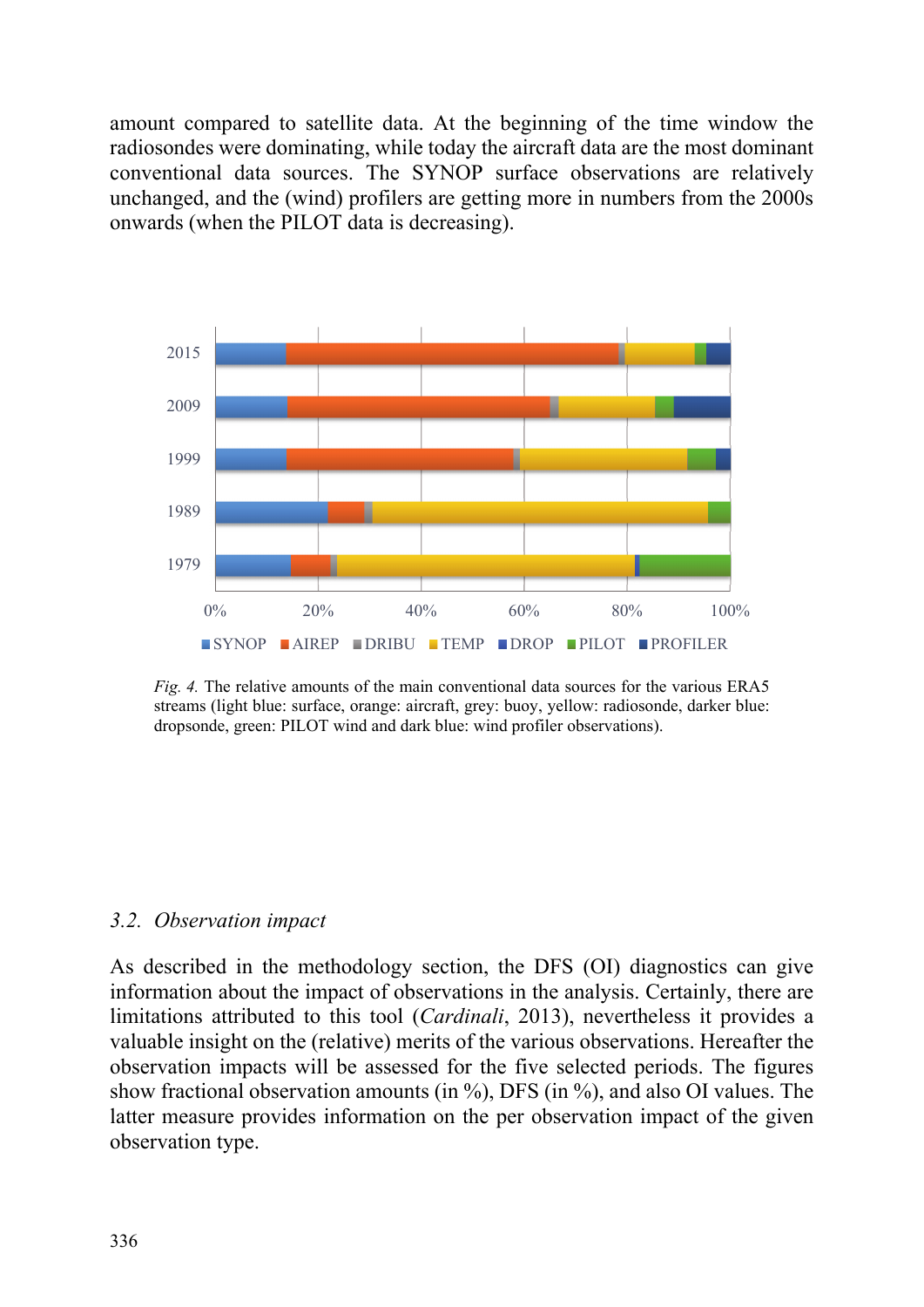*1979 suite* (*Fig. 5*): It was already mentioned that the fractional observation amount is 65%-–35% in favor of the satellite data. On the other hand, the fractional DFS is 25%-–75% (having larger contribution by the conventional observations). This shows that overall, in spite of the larger satellite observation quantity, the total impact is larger for the conventional data. It is particularly clear for the radiosondes, but also for the other conventional observations, i.e., the DFS proportions are larger than that of the observation amount. It is especially striking in the OI values (right panel), where the per observation impact (the impact of one piece of observation) is significantly larger for every conventional data. It is remarkable that the largest OI is for the buoy observations, which indicates that although they are very small in numbers, but very large in impact (*Horányi et al*., 2017).



*Fig. 5*. DFS (blue) and observation (yellow) relative amounts (in %, left) and OI (right). Period: 1979. Observation types: surface (SYNOP), aircraft (AIREP), buoys (DRIBU), radiosondes (TEMP), dropsondes (DROP), PILOT winds (PILOT), satellite atmospheric motion vectors (SATOB), High-resolution Infrared Sounder (HIRS), ozone (O3), Microwave Sounding Unit (MSU) and Stratospheric Sounding Unit (SSU).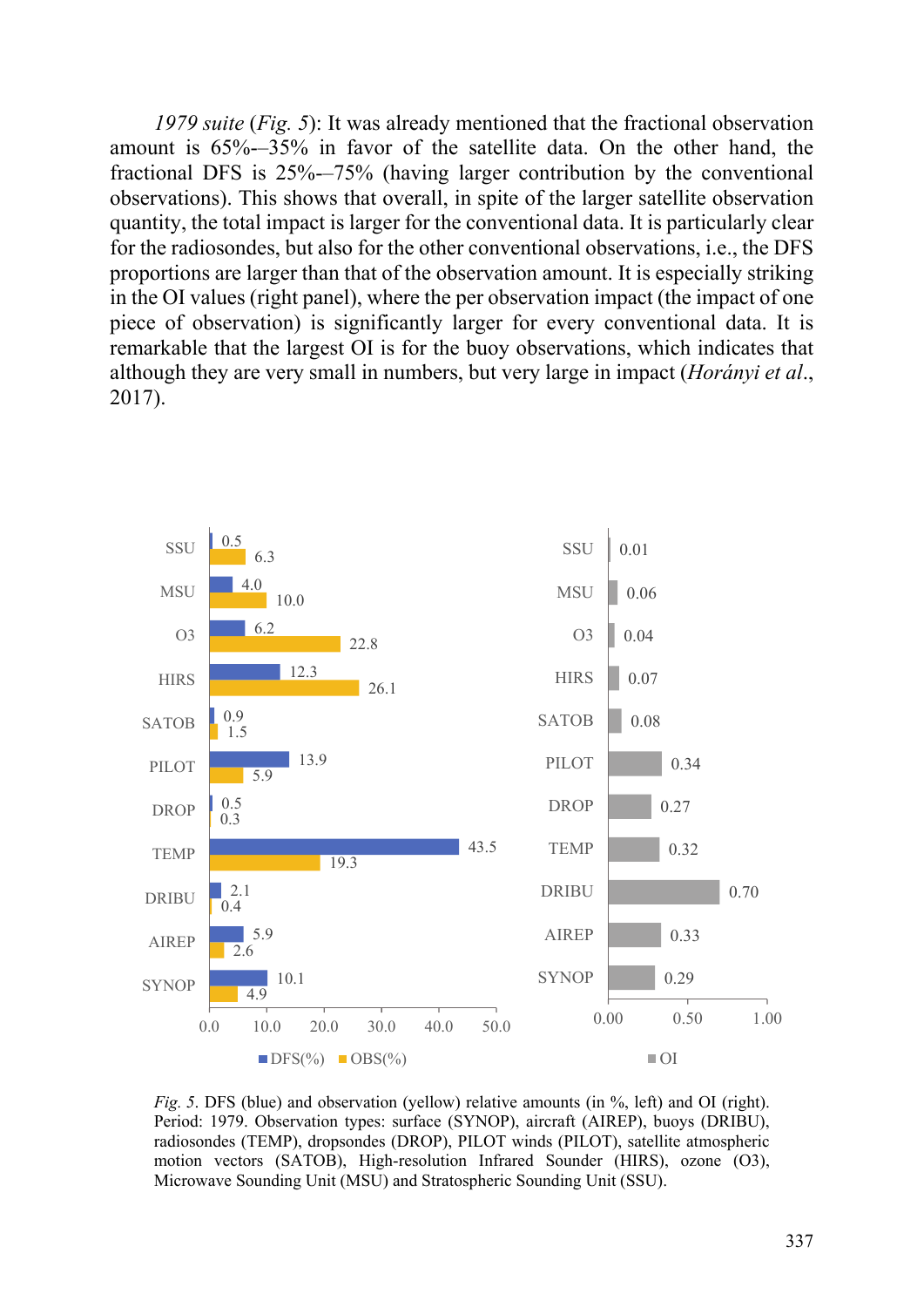*1989 suite* (*Fig. 6*): The relative satellite observation amount in this period grows to 78%. The respective relative DFS is 60%, i.e., the impact of satellite observations overall is larger than that of the conventional data. This is as expected with the increased amount of satellite data. The discrepancy between the observation amount and DFS is much smaller in this period compared to 1979. Moreover, now the largest impact is for the HIRS data (and its DFS percentage is larger than its fractional observation amount). The OI (per observation impact) values had been dramatically increased for the satellite observations (particularly MSU and HIRS), but they are still smaller than the ones for the conventional observations. There are several factors, which might contribute to the OI increase of MSU and HIRS, for instance, improvements in satellite instrument technology or changes in the GOS, like the rapid increase of satellite data amounts. The total radiosonde impact is just slightly smaller than the HIRS impact.



*Fig. 6.* DFS (blue) and observation (yellow) relative amounts (in %, left) and OI (right). Period: 1989. Observation types: surface (SYNOP), aircraft (AIREP), buoys (DRIBU), radiosondes (TEMP), dropsondes (DROP), PILOT winds (PILOT), satellite atmospheric motion vectors (SATOB), High-resolution Infrared Sounder (HIRS), ozone (O3), Microwave Sounding Unit (MSU), Stratospheric Sounding Unit (SSU) and Special Sensor Microwave Imager (SSMI).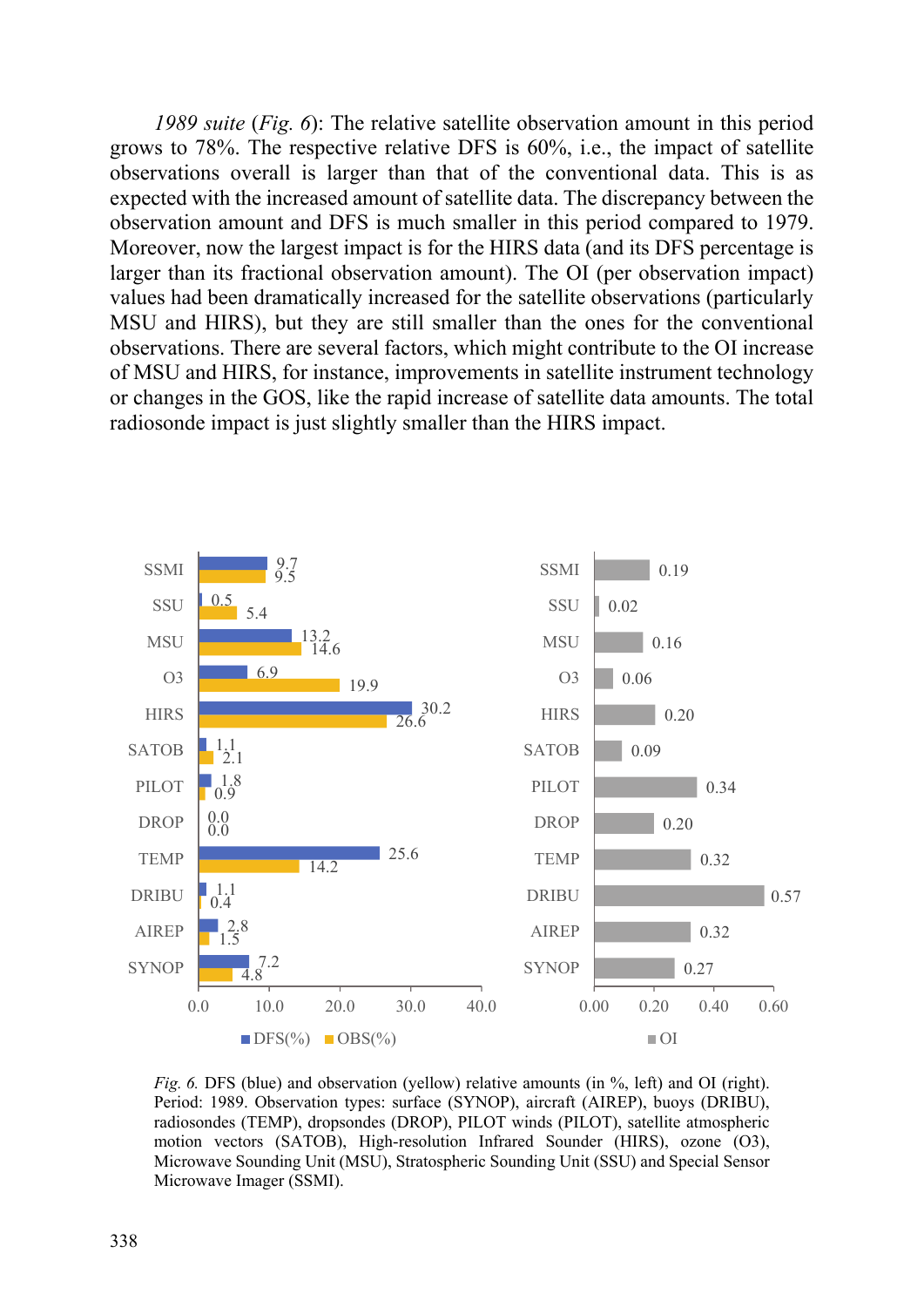*1999 suite* (*Fig. 7*): For this period, the satellite observations provide around 85% of the total assimilated data. The impact of the satellite data increased further to 72%. Therefore, from this period onwards, the satellite observations are dominating not only in quantity, but in impact too. The most influential satellite observations are AMSU-A followed by SSMI, HIRS, and SATOB. Among the conventional observations, the aircraft data are getting equally important than that of the radiosondes (the aircraft data amount is larger than the data count for radiosonde observations). Regarding the per observation impact, it is rather similar to the previous period: the conventional observations are much more influential (though the satellites are not that dramatically far behind), and the buoys are the most important observing system in terms of value per observation.



*Fig. 7.* DFS (blue) and observation (yellow) relative amounts (in %, left) and OI (right). Period: 1999. Observation types: surface (SYNOP), aircraft (AIREP), buoys (DRIBU), radiosondes (TEMP), dropsondes (DROP), PILOT winds (PILOT), wind profilers (PROFILER), satellite atmospheric motion vectors (SATOB), scatterometer winds (SCAT), High-resolution Infrared Sounder (HIRS), Advanced Microwave Sounding Unit (AMSU-A), ozone (O3), Microwave Sounding Unit (MSU), Stratospheric Sounding Unit (SSU) and Special Sensor Microwave Imager (SSMI).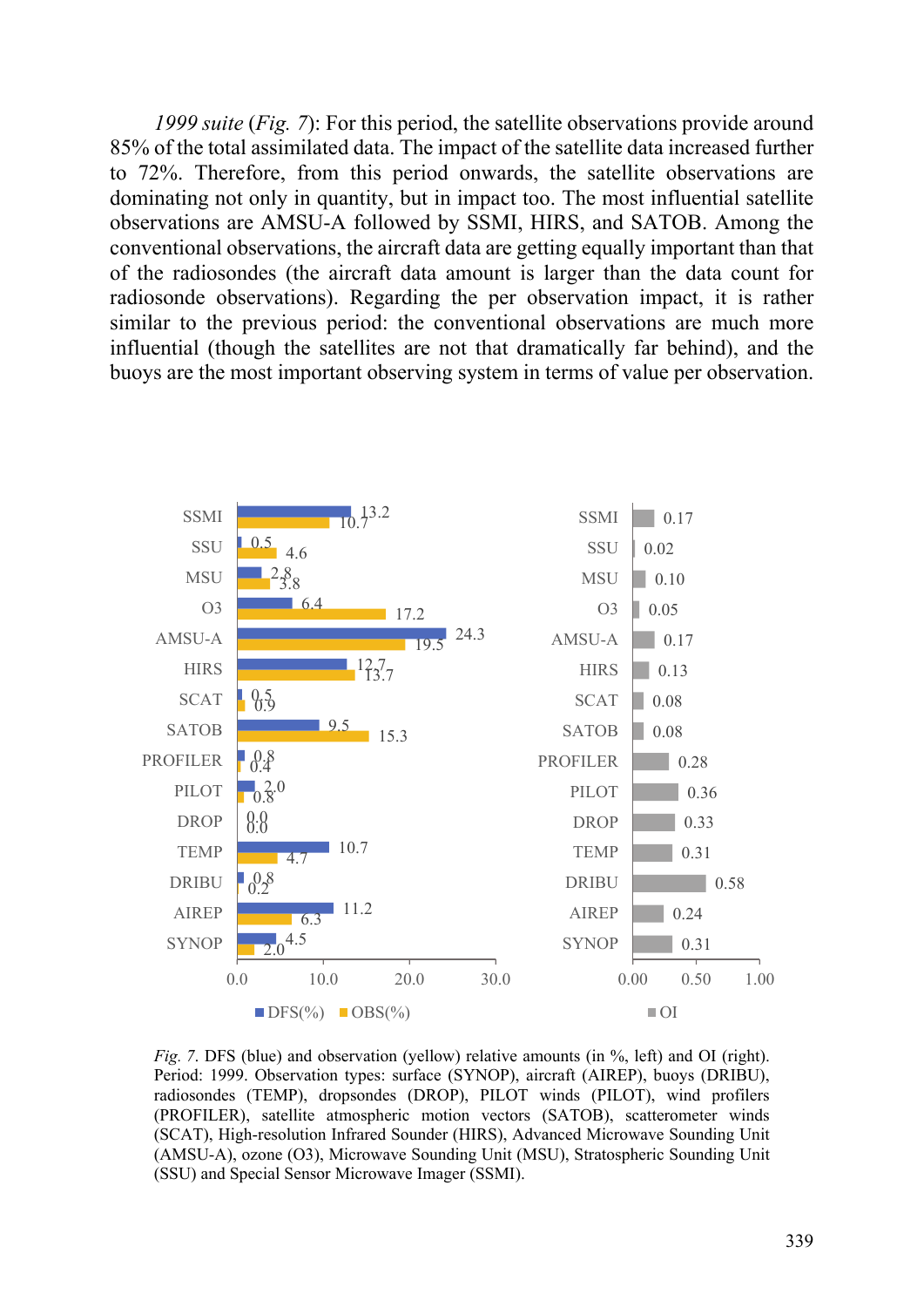*2009 suite* (*Fig. 8*): The relative amount of satellite data reaches its present state with around 90%. This is corresponding to 80% of impact, suggesting that still the conventional observations have significantly larger relative impact than their quantity would suggest. The largest satellite impact contributors are AMSU-A, AIRS, IASI, and GNSS-RO, respectively. It shows the emerging of the hyper-spectral infrared instruments and the important introduction of GNSS-RO measurements. In the conventional observations, now the aircraft data have the largest impact surpassing radiosondes. It is worth mentioning that the use of all-sky technology (*Bauer et al*, 2010; *Geer et al*., 2010) for the satellite data improves their impact in the analysis, indicating that improved data assimilation methods can result in better data usage and larger observation impact.

*2015 suite* (*Fig. 9*): The main change with respect to the previous period is that the largest overall impact is coming from the IASI data, which is not surprising, since they contain around 37% of the total data. Overall, the infrared instruments provide around 40% impact (the other two largest contributions are AIRS and CRIS). Microwave (particularly AMSU-A) are still essential as the conventional observations too. For the conventional data, the influence of SYNOP observations is matching the ones for radiosondes. The Observation Influence (OI) is more homogeneous, though the conventional data are still clearly standing out.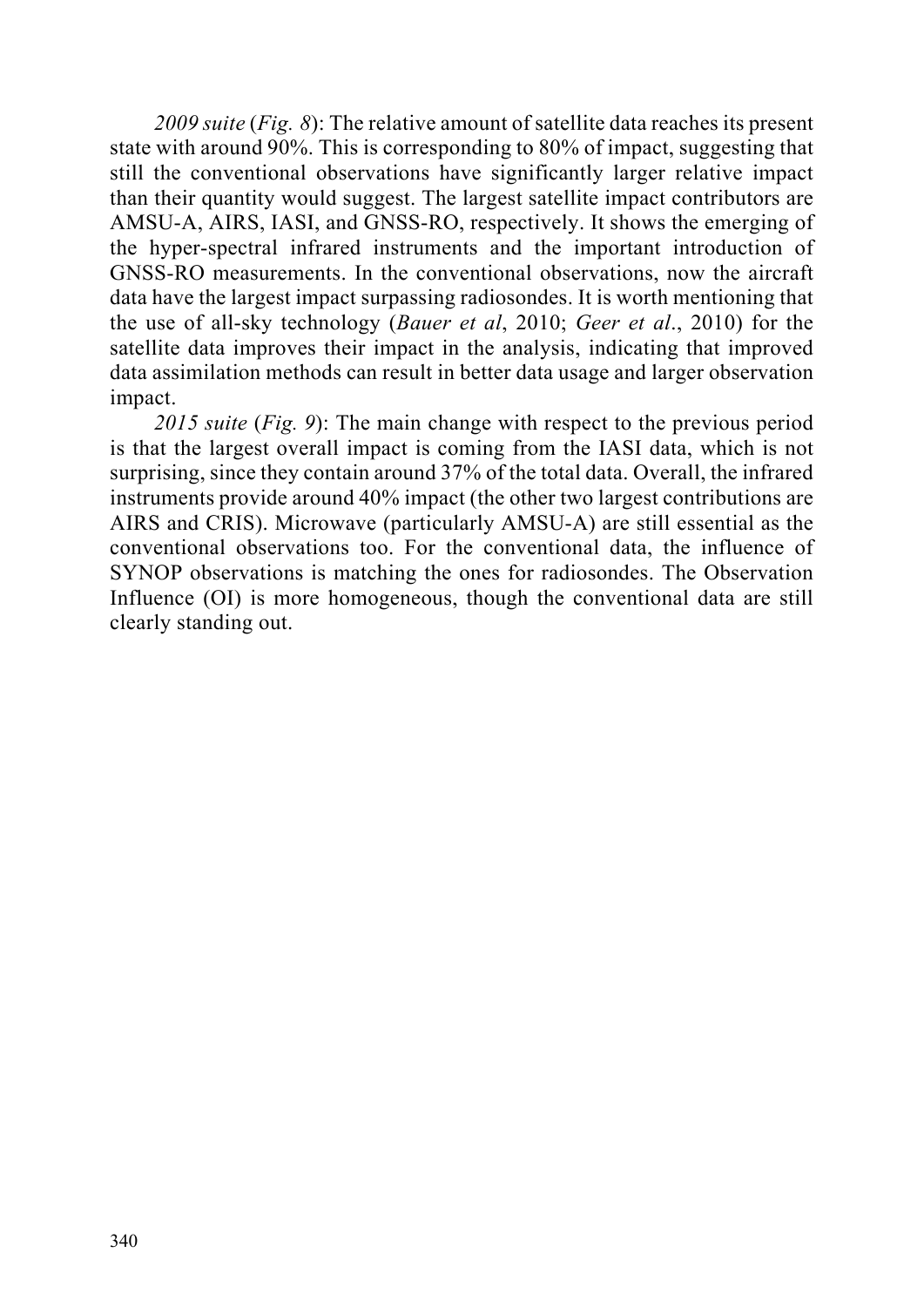

*Fig. 8*. DFS (blue) and observation (yellow) relative amounts (in %, left) and OI (right). Period: 2009. Observation types: surface (SYNOP), aircraft (AIREP), buoys (DRIBU), radiosondes (TEMP), dropsondes (DROP), PILOT winds (PILOT), wind profilers (PROFILER), satellite atmospheric motion vectors (SATOB), scatterometer winds (SCAT), High-resolution Infrared Sounder (HIRS), Advanced Microwave Sounding Unit-A (AMSU-A), Atmospheric Infrared Sounder (AIRS), Infrared Atmospheric Sounding Interferometer (IASI), GNSS-RO (GPS-RO), Advanced Microwave Sounding Unit-B (AMSU-B-17), METEOSAT geostationary radiances (METEOSAT-RAD), MTSAT1 geostationary radiances (MTSAT1-Rad), GOES geostationary radiances (GOES-Rad), Special Sensor Microwave Imager (SSMI), ground based radar (GBRAD), Special Sensor Microwave Imager/Sounder (ALLSKY-SSMIS), TRMM Microwave Imager (ALLSKY-TMI), Advanced Microwave Scanning Radiometer (ALLSKY-AMSRE) and Microwave Humidity Sounder (ALLSKY-MHS).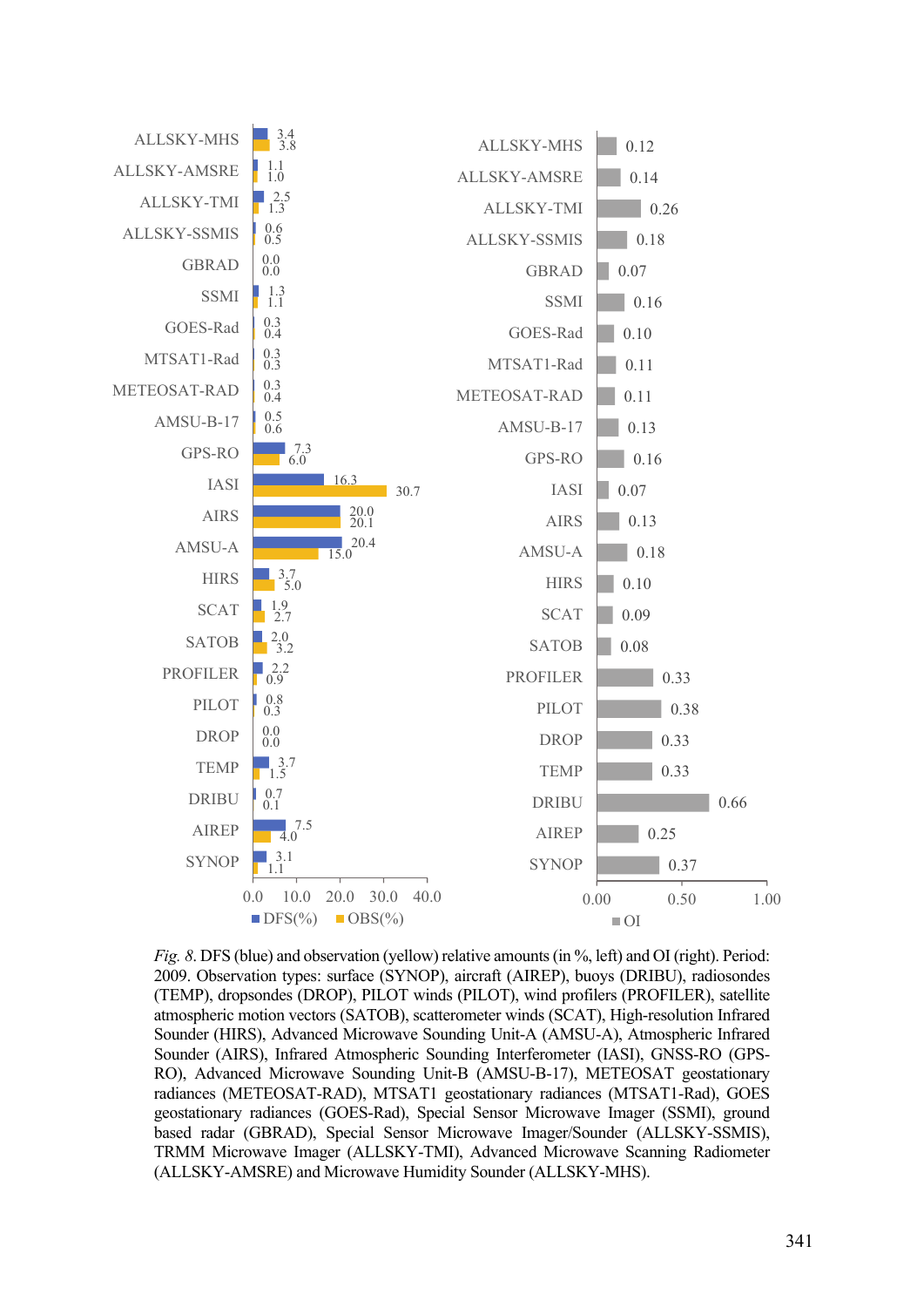

*Fig. 9.* DFS (blue) and observation (yellow) relative amounts (in %, left) and OI (right). Period: 2015. Observation types: surface (SYNOP), aircraft (AIREP), buoys (DRIBU), radiosondes (TEMP), dropsondes (DROP), PILOT winds (PILOT), wind profilers (PROFILER), satellite atmospheric motion vectors (SATOB), scatterometer winds (SCAT), High-resolution Infrared Sounder (HIRS), Advanced Microwave Sounding Unit-A (AMSU-A), Advanced Technology Microwave Sounder (ATMS), Atmospheric Infrared Sounder (AIRS), Infrared Atmospheric Sounding Interferometer (IASI), Cross-track Infrared Sounder (CRIS), GNSS-RO (GPS-RO), METEOSAT geostationary radiances (METEOSAT-RAD), MTSAT2 geostationary radiances (MTSAT2-Rad), GOES geostationary radiances (GOES-Rad), Microwave Humidity Sensor (MWHS), ground based radar (GBRAD), Special Sensor Microwave Imager/Sounder (ALLSKY-SSMIS), TRMM Microwave Imager (ALLSKY-TMI) and Microwave Humidity Sounder (ALLSKY-MHS).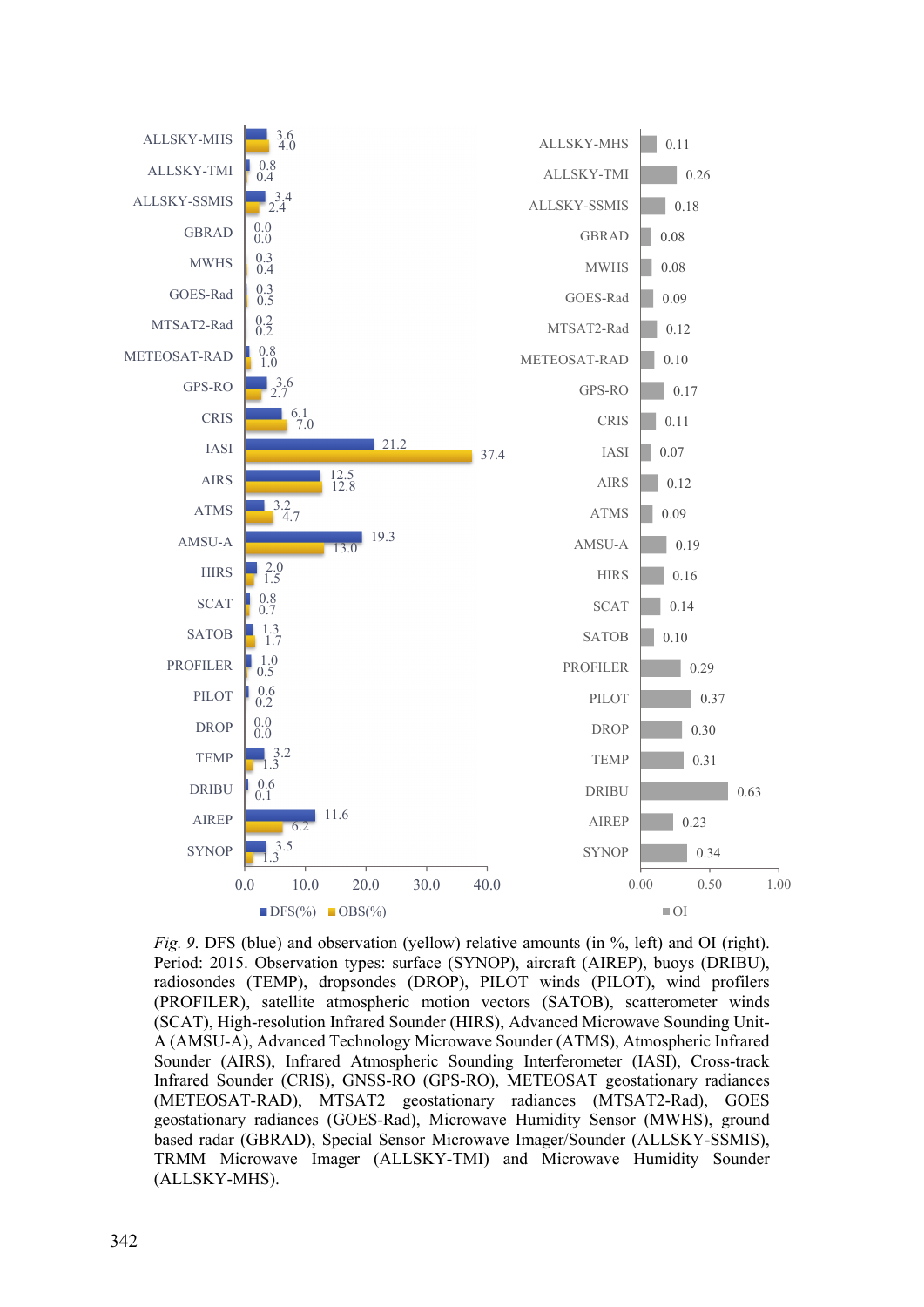#### *4. Summary and conclusions*

ERA5 is prepared under the umbrella of the Copernicus Climate Change Service of the European Union. ERA5 is the 5th generation atmospheric reanalysis at ECMWF, which has important additional features with respect to its predecessor ERA-Interim. The final ERA5 product will have significantly higher horizontal and vertical resolution, and the assimilation system will include cca. 10 years of Numerical Weather Prediction (NWP) development work. The background error co-variances will be based on a 10-member EDA system, which is also going to be used to provide uncertainty estimations to the reanalysis product. Such a modern, high resolution reanalysis system provides an excellent opportunity to study the evolution of the Global Observing System and the varying impact of the various components of it. In this article, a short overview is given about some aspects on the use and impact of observations in the test versions of the ERA5 reanalysis system. These experimental versions have lower horizontal resolution and use climatological (static) background errors.

Not surprisingly, the assimilated observation amounts had been dramatically increased since 1979 having more than 30 times data today than at the first years of ERA5. While the satellite observation amounts are always larger than the conventional ones, their impact is smaller at the very beginning of the period. The conventional observations remain always essential in the GOS, however in the last decades, the fast growing number of satellite observations can counterbalance their overall impact. The other consequence of the increased amount of satellite observations is that information about the mass variables (temperature, humidity) of the atmosphere is overwhelming with respect to the wind measurements. Therefore, additional wind measurements would be welcome in the GOS. Other interesting aspect is that the per observation impact of the satellite data can be further increased. For instance, the use of all-sky radiances (instead of the clear-sky only) can help to better exploit satellite information and further enhance their impact to the reduction of the forecast error. In the last 10 years or so, GNSS-RO observations became essential in the GOS, since they are bias free observations and therefore, they can be used as anchor measurements for satellite bias corrections. In spite of the emergence of huge amount of satellite observations, the conventional observations will have still crucial role in the modern NWP systems. Particularly, the highest influence of one piece of observation is always belonging to the buoy observations.

*Acknowledgements:* The author is grateful to the reanalysis team of ECMWF's Copernicus Department for all their work for ERA5 and for all the related discussions. Particularly many thanks to *Hans Hersbach* and *Cornel Soci* for setting up the "scout" experiments used in this study.